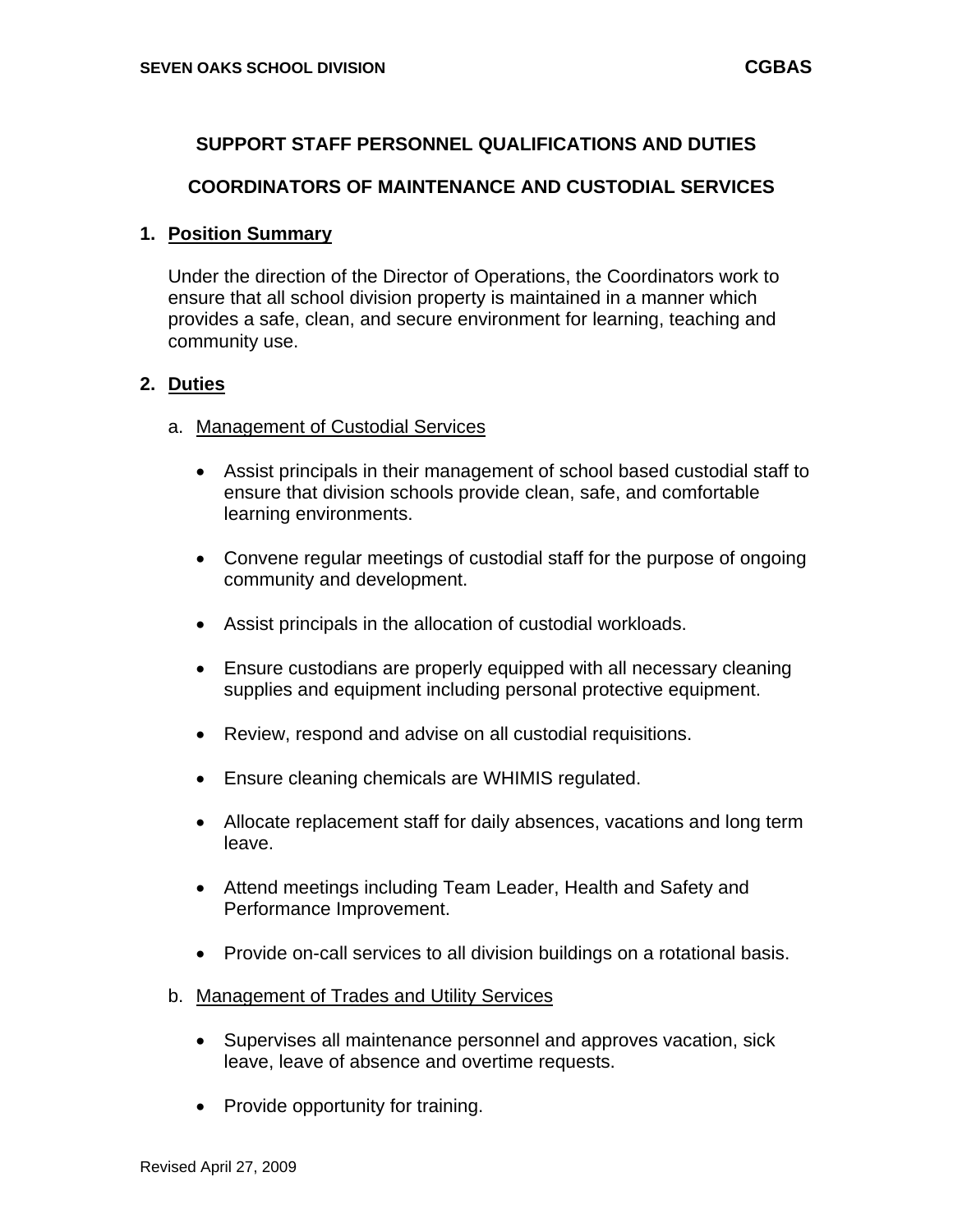- Allocate maintenance work requisitions and assist maintenance personnel in planning, prioritizing and completing their work with attention to productivity and quality.
- Assist with the maintenance and safety of all mechanical/electrical equipment.
- Where required, oversee expenditures, invoices and building costs.
- Where required, obtain licenses, permits, safety certificates and reports required by government, etc.
- Respond to all emergencies.

## c. Staffing- General

- Recommend hiring, suspension, and/or dismissal of Maintenance and Custodial staff, conduct interviews, prepare job bulletins and coordinate staff changes and/or transfers.
- Coordinate the development and implementation of training for all Maintenance and Custodial personnel.
- Maintain all records for vacations, sick leave, hours of work, overtime, etc. and provide authorization of all leaves.
- Provide ongoing support, coaching and supervision to ensure quality standards of custodial and maintenance services.
- Liaise with union regularly.
- Liaise with Principals regularly.
- Assist Transportation Department when required.
- Manage summer students including the Grounds Crew, Urban Green Team and student custodial assistants.
- Schedule security personnel and deals with problems such as people in unauthorized areas of the school and drinking and loitering on premises.
- Implement return-to-work and duty to accommodate programs.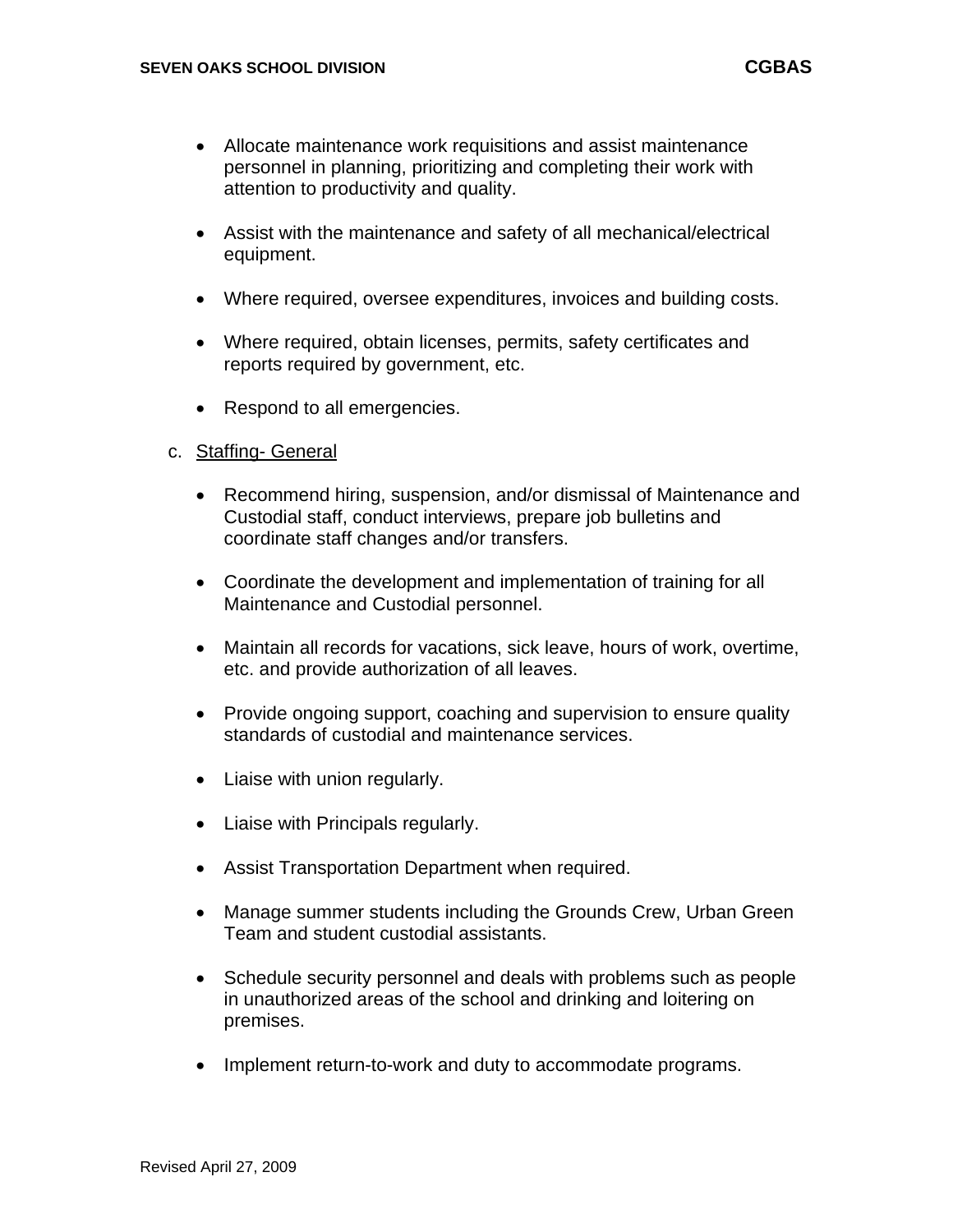- d. Operations and Maintenance
	- Ensures the electrical and mechanical systems are working properly and assigns maintenance staff to repair or obtain quotations and oversees the work done by contractors.
	- Maintains both fire and burglar systems.
	- Ensures WHMIS requirements for product labelling and MSDS binders are up-to-date.
	- Ensures maintenance personnel follow divisional safe work procedures.
	- Responds to all inspection reports issued by the fire department, boiler inspector and Workplace Safety and Health officers.
	- Assists in the preparation of the annual budget, issues purchase orders and maintenance work orders and checks repair work to ensure it has been done satisfactorily.
	- Operates and maintains divisional direct digital control system to ensure heating and cooling systems operate safely and efficiently.
	- Performs some hands on maintenance and/or works with trades personnel as required.

### e. Budget/Accounting

- Review annual budget for the Maintenance and Custodial departments with the Director of Operations and Secretary-Treasurer.
- Approve expenditures within the approved budget, maintaining maintenance equipment and custodial supplies.
- Monitor/evaluate inventories of custodial products and major equipment.
- f. Other
	- Open and close buildings as required.
	- Schedules the transportation and delivery of divisional equipment in support of school programs.
	- Ensure the safe operation of the maintenance vehicle fleet.